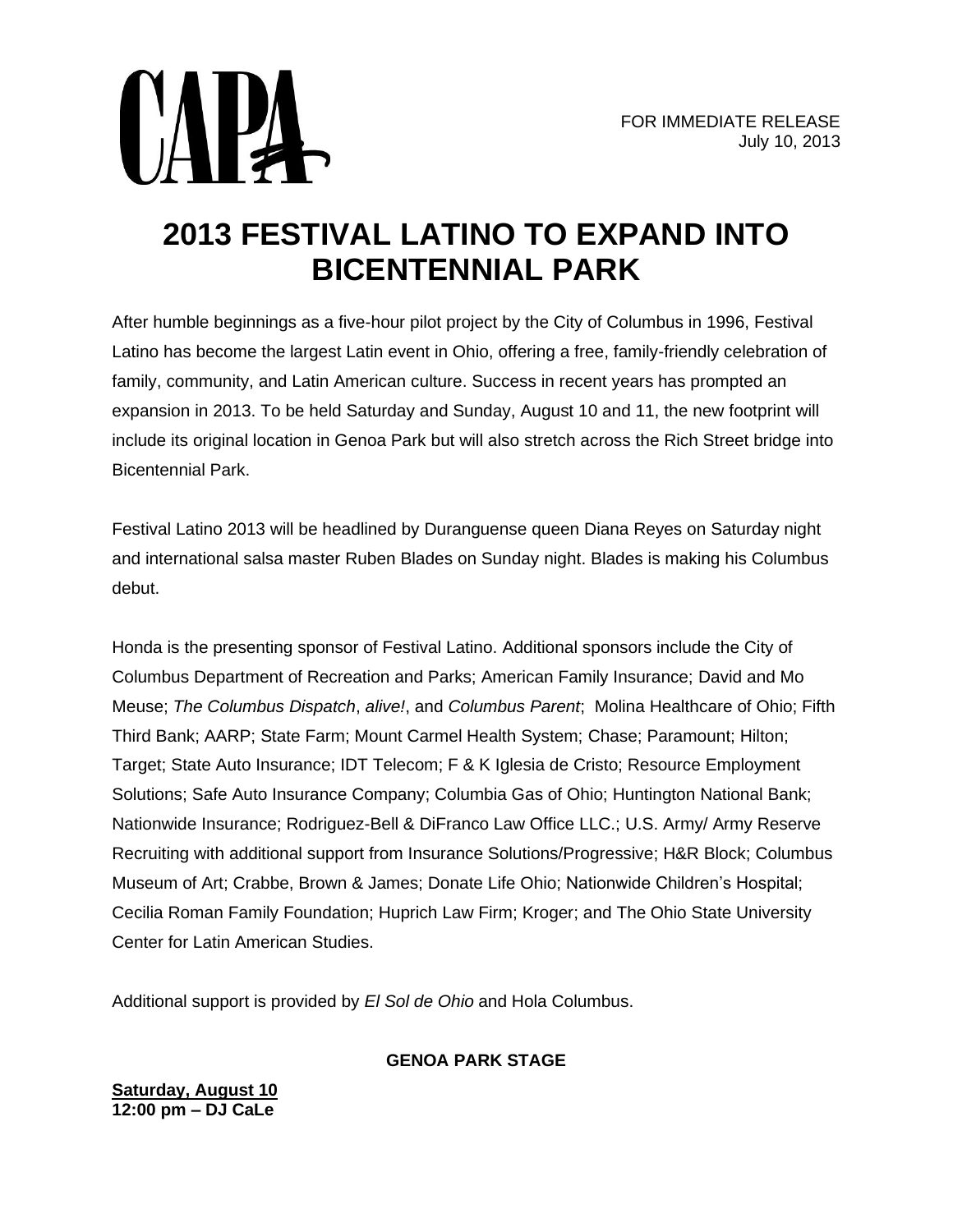DJ Cale caters to Caribbean and Latin American tastes, spinning salsa, merengue, bachata, reggaeton, Latin pop, Latin dance, house, and a touch of American Top 40 music.

### **12:30 pm – B.A-Star**

Richard Bastar Jr., known as B. A-Star, is a former member of the group Tercera Generation (or 3G) with his brothers, boasting the fact that they are the third generation of Bastar in the music industry. Now pursuing a solo project, B. A-Star has created a new urban dance sound.

### **1:00 pm – Zancudo**

Led by Victor Zancudo, this talented, Columbus-based band showcases musicians from all over the world who perform the best of traditional Latin rhythms (salsa, merengue, cumbia) as well as Latin reggae and pop. They'll be performing hits from their album, *Mejor Pa' Mi*, and other favorites, so put on your dancing shoes!

## **2:30 pm – Amarfis y Su Banda de Atakke**

Amarfis Aquino, Dominican vocalist and leader of merengue band La Banda de Atakke, released the group's self-titled, debut album in 1998, generating hits such as "Los Grilleros," which showed up on charts all over Latin America, the US, and Europe. His next albums— *Caeme Atras* (2000), *La Revolucion del Mambo* (2002), and *Chillin'* (2003)—exceeded all sales expectations and generated several hits, building up a strong radio presence and making it to *Billboard*'s Latin Tropical Airplay charts in 2005.

## **4:15 pm – Los Amigos Invisibles**

Los Amigos Invisibles have developed a sound based on the "gozadera" – an irresistible fusion of Latin rhythms with fiery funk and lounge music. Their 2009 release, *Commercial*, was awarded a Latin Grammy for Best Alternative Album, the Venezuelan band's fifth career Grammy nomination. In their 18 years in the music business, Los Amigos Invisibles have recorded six studio albums and one live DVD/CD, toured more than 60 countries, and established their own record label.

### **6 pm – Diana Reyes**

Mexican singer Diana Reyes, queen of "el pasito duranguense" or duranguense music, has released three certified Gold records since 2004—*La Reina del Pasito Duranguense* (2005)*, Las No. 1 de la Reina* (2007), and *Te Voy a Mostrar* (2007). Winner of numerous awards at the national level, Reyes has competed on "Mira Quién Baila," the Spanish-language version of "Dancing with the Stars;" was the first woman and the first artist of Mexican descent to perform on "IN-STUDIO," a Univision showcase of new artists; and was a featured celebrity on "Latinas VIP," the first Spanish-language reality series of its kind.

### **Sunday, August 11**

### **12:00 pm – DJ CaLe**

DJ Cale caters to Caribbean and Latin American tastes, spinning salsa, merengue, bachata, reggaeton, Latin pop, Latin dance, house, and a touch of American Top 40 music.

### **12:30 pm – B.A-Star**

Richard Bastar Jr., known as B. A-Star, is a former member of the group Tercera Generation (or 3G) with his brothers, boasting the fact that they are the third generation of Bastar in the music industry. Now pursuing a solo project, B. A-Star has created a new urban dance sound.

### **1:00 pm – Konde Norteño**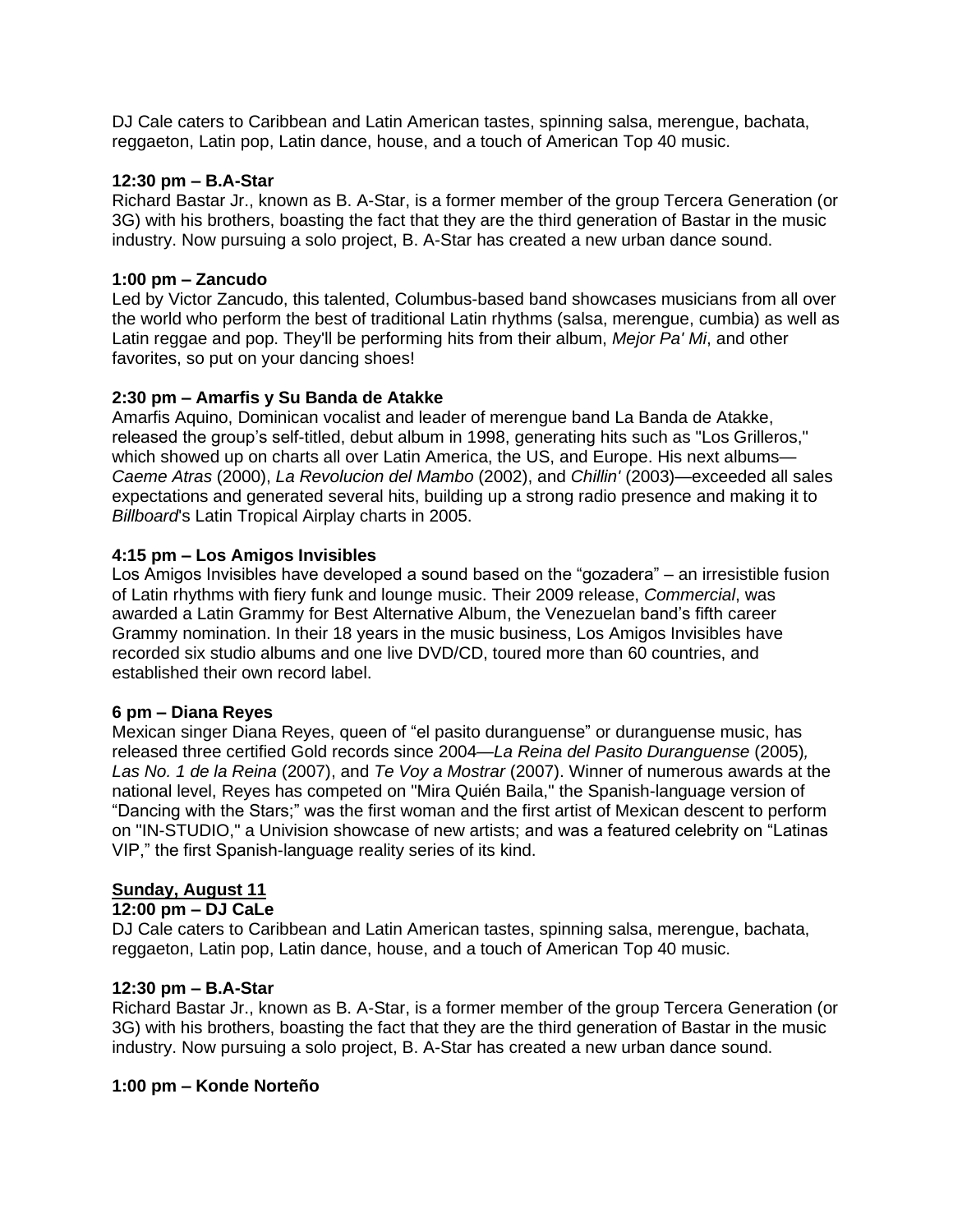The five members of Columbus-based Konde Norteño integrate different regions of Mexico into their Norteño music, performing both classic and modern songs of the genre.

### **2:30 pm – Enrique Infante**

Singer, songwriter, and musician Enrique Infante fronts the Latin fusion rhythms band, Déjà Vu. Recipient of a 2010 "Premio Orgullo Peruano" (Peruvian Pride Award), Enrique's song "Colors of Columbus" was selected as one of the winners for the "200Columbus in Song Contest." He released his second album *Canciones Ajenas* (*Other People's Songs*) in 2012.

### **4 pm – Karlos Rosé**

Dominican artist Karlos Rosé is a songwriter and guitarist known for his fusion of music genres such as R&B, pop, Bachata, and urban. His 2012 debut single, a Bachata cover of Bruno Mars' "Just the Way You Are," peaked at #1 on the *Billboard* Tropical Songs chart and stayed in the top 20 for more than 20 consecutive weeks. His follow-up single, "Infiel" ("Infidel"), debuted at #9 on the *Billboard* Tropical Songs chart. Rosé's full-length album *Géminis (Gemini)* will be released in 2013.

### **5:30 pm – Ruben Blades**

Panama-born Ruben Blades has recorded landmark albums in classic Afro-Cuban salsa as well as Afro-Cuban music touched with rock, jazz, pan-Latin, and other influences from around the world. He has earned 10 Grammy Awards, as well as a Cable ACE Award and Emmy, Independent Spirit, and ALMA nominations for his acting. He has been honored with the ASCAP Founders Award, the Grammy Recording Academy's Heroes Award, the Hispanic Heritage Foundation's arts award, and the Hispanic Organization of Latin Actors' Raúl Juliá HOLA Founders Award.

## **BICENTENNIAL PARK STAGE**

## **Saturday, August 10**

12:00 pm – Watch a taekwondo exhibition given by instructor Enrique Infante and a few intermediate students from the Columbus-based Centro Esperanza Latina and Infante Taekwondo School.

2:00 pm – Local Latin fusion artist Enrique Infante will host an interactive hour for children in which they can sing along with traditional Hispanic songs, listen to short stories about Latin American culture, and join a drum circle.

3:00 pm – Dayton-area dance company Grupo Caribe will hold a demonstration of the dances of Puerto Rico.

3:30 pm – So cold, it's hot! Join COSI for their live, liquid oxygen show and learn more about one of the coldest liquids on earth and the amazing things it can do.

4:00 pm – Zumba Fitness with Esperanza Elliott and Just Dance Ohio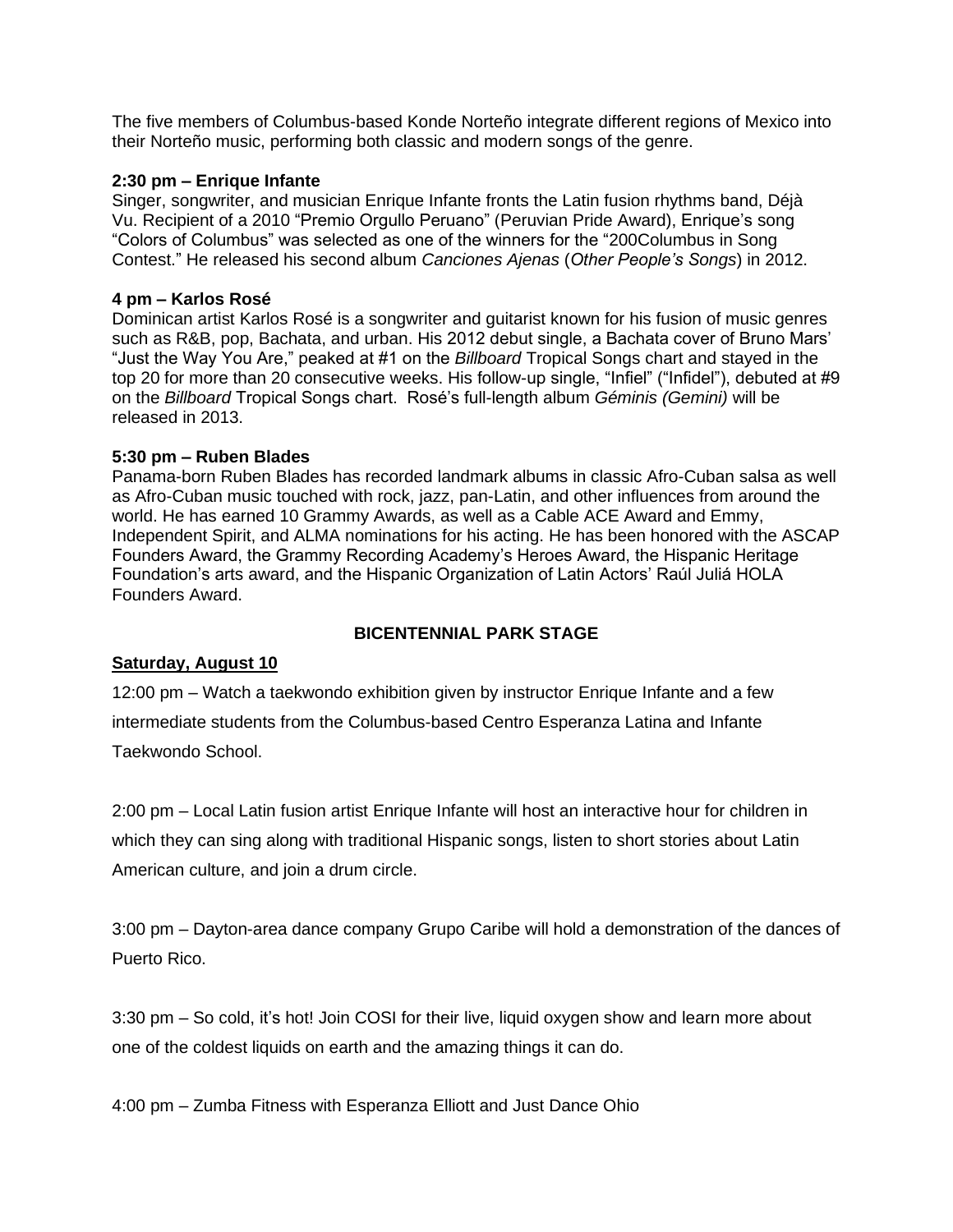5:30 pm – Toledo-based dance company El Corazon de Mexico Ballet Folklorico will demonstrate the beauty and charm of traditional Mexican dances. [www.ElCorazonDeMexicoDance.com](http://www.elcorazondemexicodance.com/)

## **Sunday, August 11**

11:00 am – Alejandra Ferrer will hold a children's drumming circle featuring traditional Hispanic music.

1:00 pm – Toledo-based dance company El Corazon de Mexico Ballet Folklorico will demonstrate the beauty and charm of traditional Mexican dances. [www.ElCorazonDeMexicoDance.com](http://www.elcorazondemexicodance.com/)

3:00 pm – Learn salsa from Columbus' first and only salsa dance studio, the Salsamante Dance Academy. [www.salsamante.com](http://www.salsamante.com/)

3:30 pm – So cold, it's hot! Join COSI for their live, liquid oxygen show and learn more about one of the coldest liquids on earth and the amazing things it can do.

4:00 pm – Toledo-based dance company El Corazon de Mexico Ballet Folklorico will demonstrate the beauty and charm of traditional Mexican dances. [www.ElCorazonDeMexicoDance.com](http://www.elcorazondemexicodance.com/)

# **AMERICAN FAMILY INSURANCE CHILDREN'S AREA**

12 pm – 6 pm daily, located in Bicentennial Park, no charge for activities

Children's activities will include:

**Balloon Twisters** – Balloon artists from Creative Distinctions will create fun balloon designs for children from 2-4pm daily.

**Columbus Clippers** - Columbus Clippers mascot Lou Seal will visit the Children's Area to meet young fans and pose for pictures. [www.ClippersBaseball.com](http://www.clippersbaseball.com/)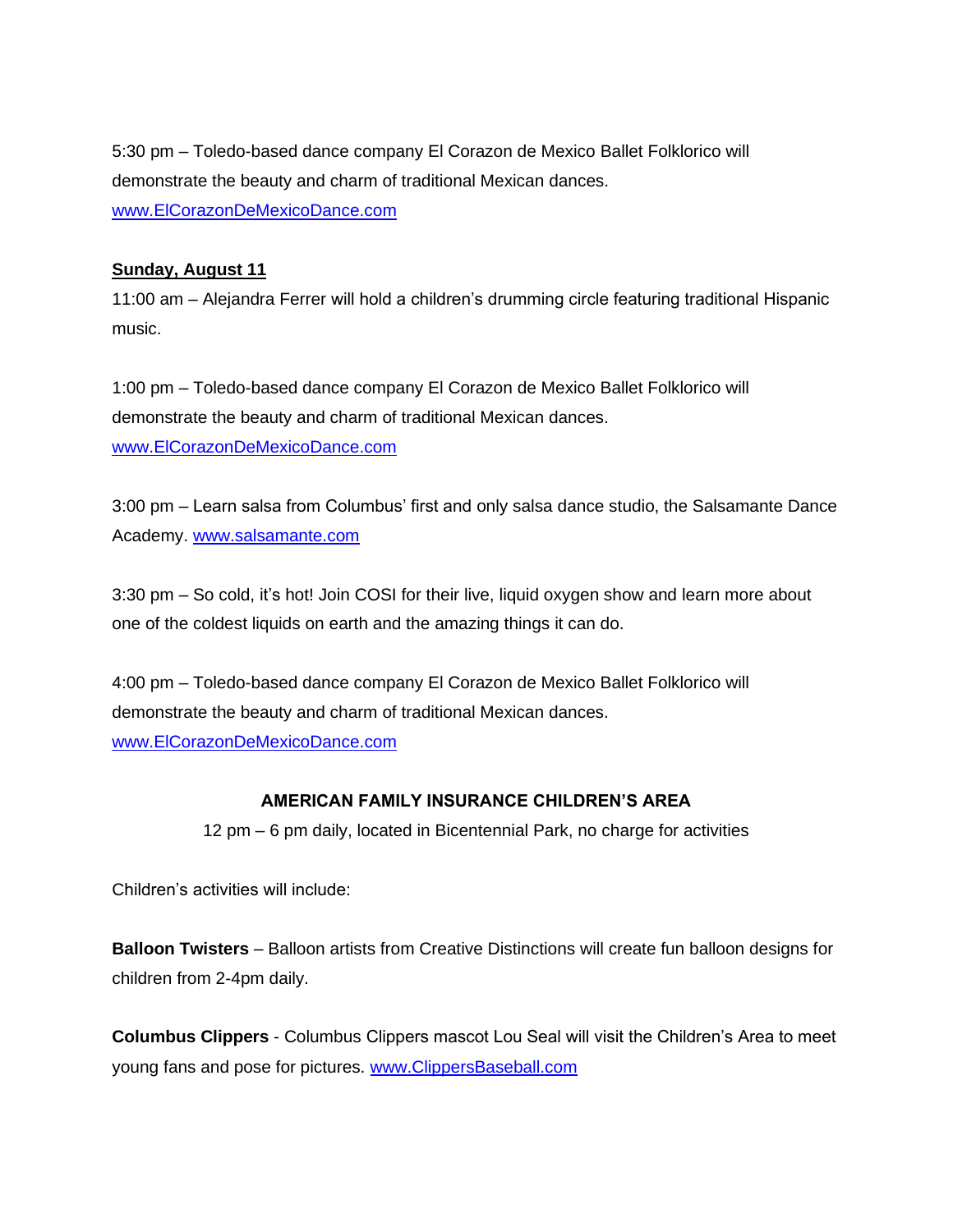**Columbus Metro Parks** – Children can see and learn about a local animal and get their hand stamped with animal tracks.

**COSI's Science Spot** – This traveling exhibition gives families the opportunity to play, explore, and learn about science together with hands-on kiosks featuring activities to help children learn about basic science concepts, including force and motion, structures, magnetism, gadgets, and more.

**Mexican Flowers** – Big, beautiful flowers are used in Mexico to decorate on days of celebration. Join the members of Organización de Damas Latinas as they help children construct these colorful creations.

**Mexican Folk Art** – The Columbus Museum of Art, Big Brothers Big Sisters of Central Ohio, Girl Scouts of Ohio's Heartland Council, and State Auto Insurance will be demonstrating papel picado ("perforated paper"), a decorative craft used to celebrate holidays by cutting paper into elaborate designs.

**Scioto Mile Fountain** – The spectacular 15,000 square-foot fountain has more than 1,000 jets of water and interactive features for children of all ages.

**Traditional Candy Skulls Workshops** – During the Mexican holiday Día de Muertos or "Day of the Dead," a favorite among the children are candy sugar skulls. Leticia Vazquez-Smith will hold workshops from 1-4pm daily in which children can create their own.

## **VISUAL ARTISTS' SHOWCASE**

Ohio-based Latin artists will display and sell their visual artwork in the Artists' Showcase area. Featured artists will be:

**Nhora Regina Soto Bermeo** – Colombian painter Nohra Bermeo has entered a new stage in her work, representing the sense of women in its simplest form.

**Ani Palacios McBride** – Peruvian author and journalist Ani Palacios McBride has written extensively on the immigration experience and how to successfully adapt to a new country, as well as three award-winning novels.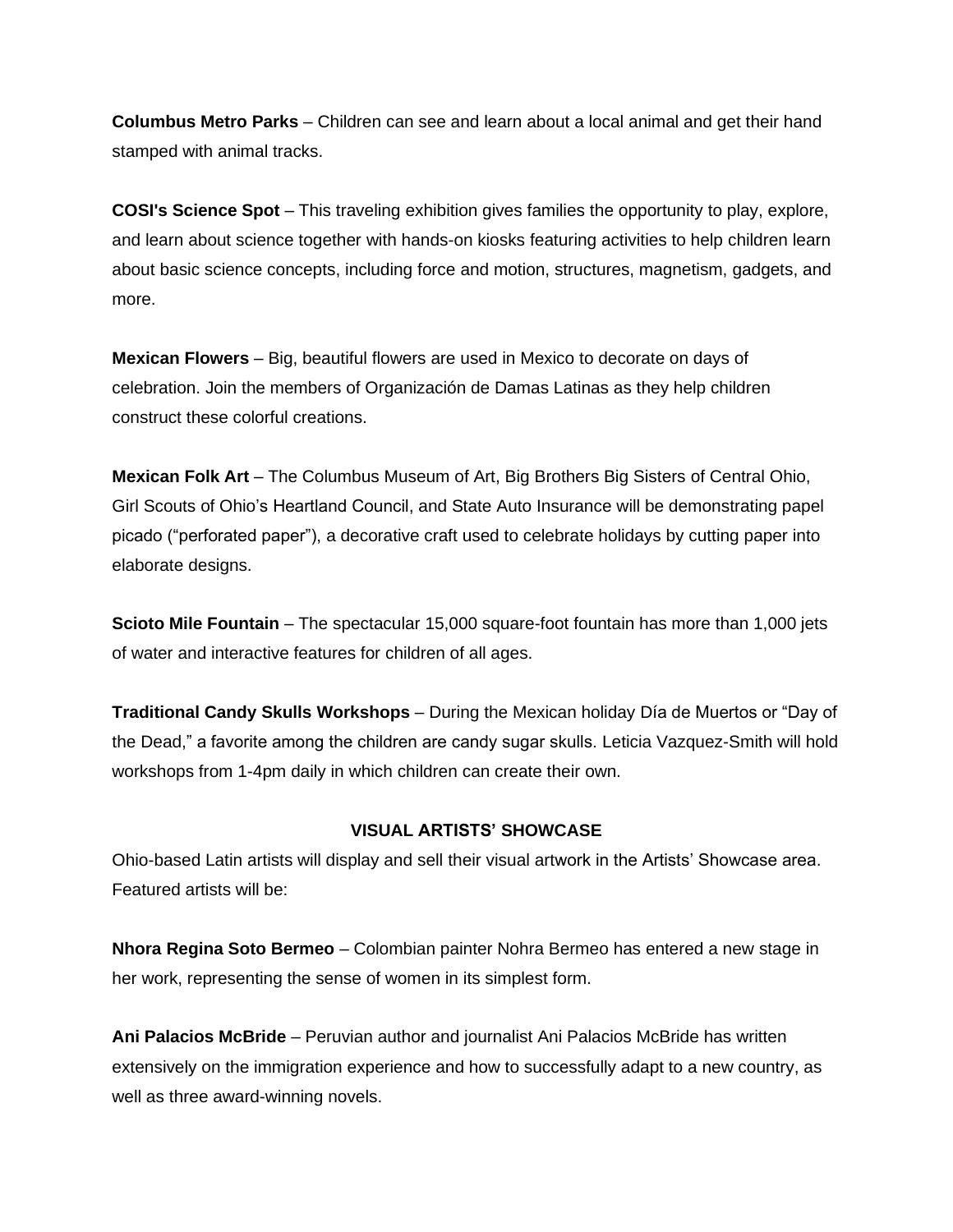**Wladimir Muñoz** – Ecuadorian painter Wladimir Muñoz has exhibited his work at various galleries and arts festivals. He is currently an art teacher and paints portraits of public figures.

**Cecilia Roman** – Local business owner and painter, Cecilia Roman creates oil paintings focused on abstractions.

**Will "Topiltzin" Sanchez** – Mexican painter Will "Topiltzin" Sanchez uses acrylic, oil, watercolors, and crayon to create his unique portraits and personal art.

**Ricardo Trujillo** – Colombian artist Ricardo Trujillo creates hand-made home décor and novelties such as wall art and magnets from wood and mud.

## **COMMUNITY RESOURCES**

The following organizations will be located throughout the Festival and offer information about education and community programs:

Columbus City Schools Department of Adult and Community Education [www.cpsadulted.org](http://www.cpsadulted.org/) Columbus Division of Fire/Recruitment Office [www.columbusfire.org](http://www.columbusfire.org/) Franklin County Office on Aging [www.officeonaging.org](http://www.officeonaging.org/) Homes on the Hill Community Development Corporation [www.hoth-cdc.org](http://www.hoth-cdc.org/) Maryhaven [www.maryhaven.com](http://www.maryhaven.com/) Nexus Academy [www.nexusacademyschool.com](http://www.nexusacademyschool.com/) St. Vincent Family Center [www.svfc.org](http://www.svfc.org/)

## **HEALTH & WELLNESS AREA**

The Health & Wellness Area will serve as a resource center where local hospitals, non-profit organizations, and government agencies will educate the community on their services and provide free health screenings. Participating organizations include:

AARP [www.aarp.org](http://www.aarp.org/) Central Ohio Diabetes Association [www.diabetesohio.org](http://www.diabetesohio.org/) Donate Life Ohio [www.donatelifeohio.org](http://www.donatelifeohio.org/) Fifth Third Bank [www.53.com](http://www.53.com/) Mount Carmel Health System [www.mountcarmelhealth.com](http://www.mountcarmelhealth.com/)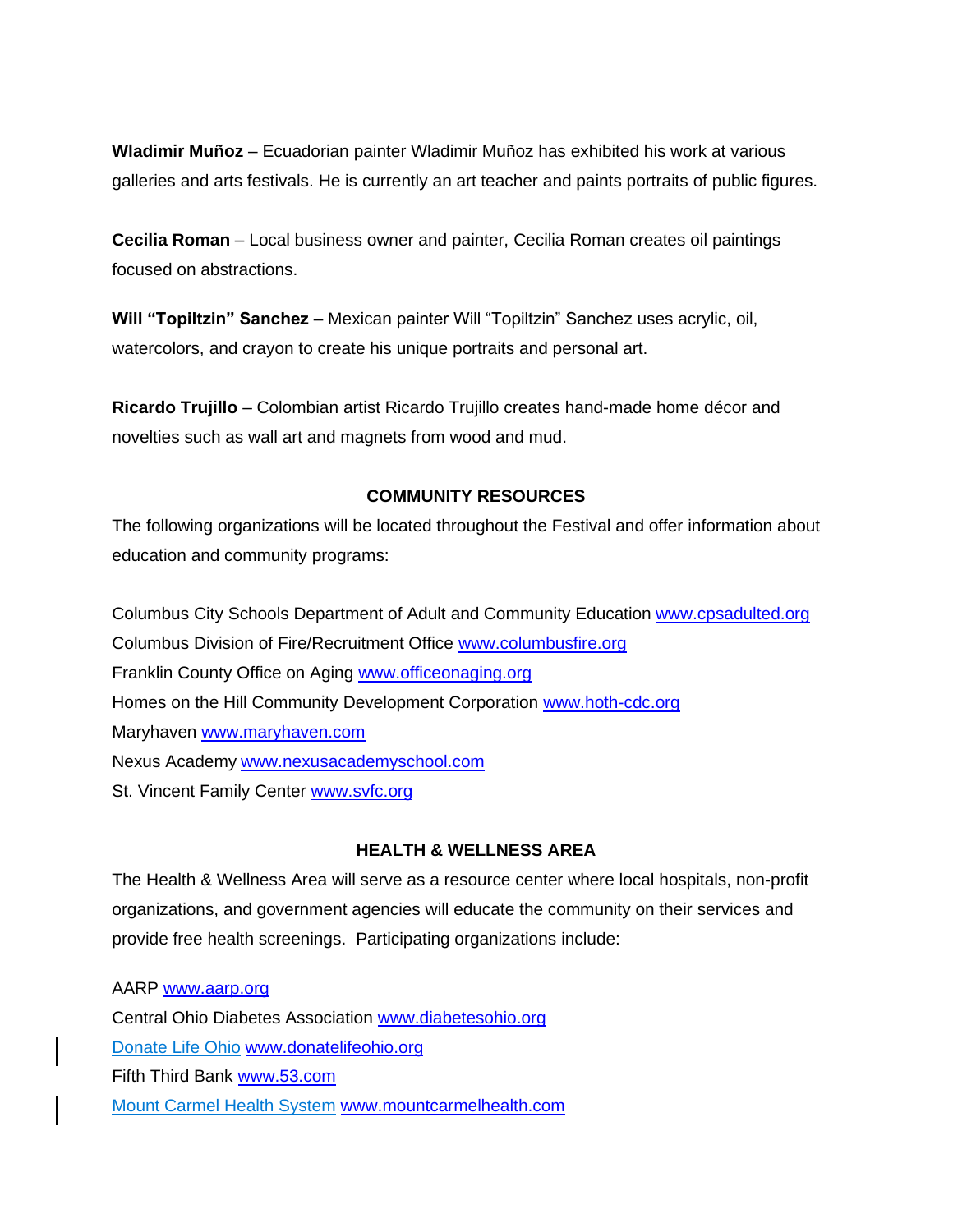Molina Healthcare of Ohio [www.molinahealthcare.com](http://www.molinahealthcare.com/)

# **FOOD VENDORS**

Festival Latino will offer a variety of cuisine from Latin America and beyond. Vendors include:

Antojitos Criollos (Puerto Rican fare) The Best Piña Colada D'Angelo's Bakery (Argentinean pastries and paella) D's Dogs (hot dogs) El Manantial Latino (Colombian fare) El Pilon (Puerto Rican fare) El Tuzo Tuco (Mexican fare) Enrique's Place (Puerto Rican fare) Epicurean Potables (Brazilian juice, smoothies, tea) Giant Eagle (churrascos) Giant Lemonade Cup I Cee Rainbows (Italian Ice) La Pink Puerta Rica (tea, coffee, juice, flowers, ice cream) Los Sartenes (Mexican fare) Mi Juguito (tropical fruit juices) Mr. Tequeno (Venezuelan fare) Nature Falls (Bolivian fare) Panaderia Oaxaqueña (Mexican fare) Piña Colada (piña coladas and daiquiris) Rancho Mateo (Colombian fare) Rapicci's Italian Ice Rolling Cones (soft serve ice cream) Sabor Boricua (Mexican fare) Sanders Concession (funnel cakes, elephant ears, lemonade) The Spot Latin Grill (Puerto Rican fare) Yerba Buena Latin Grill (Venezuelan fare) Yumii Kettle Corn Co. (kettle corn)

# **MARKETPLACE**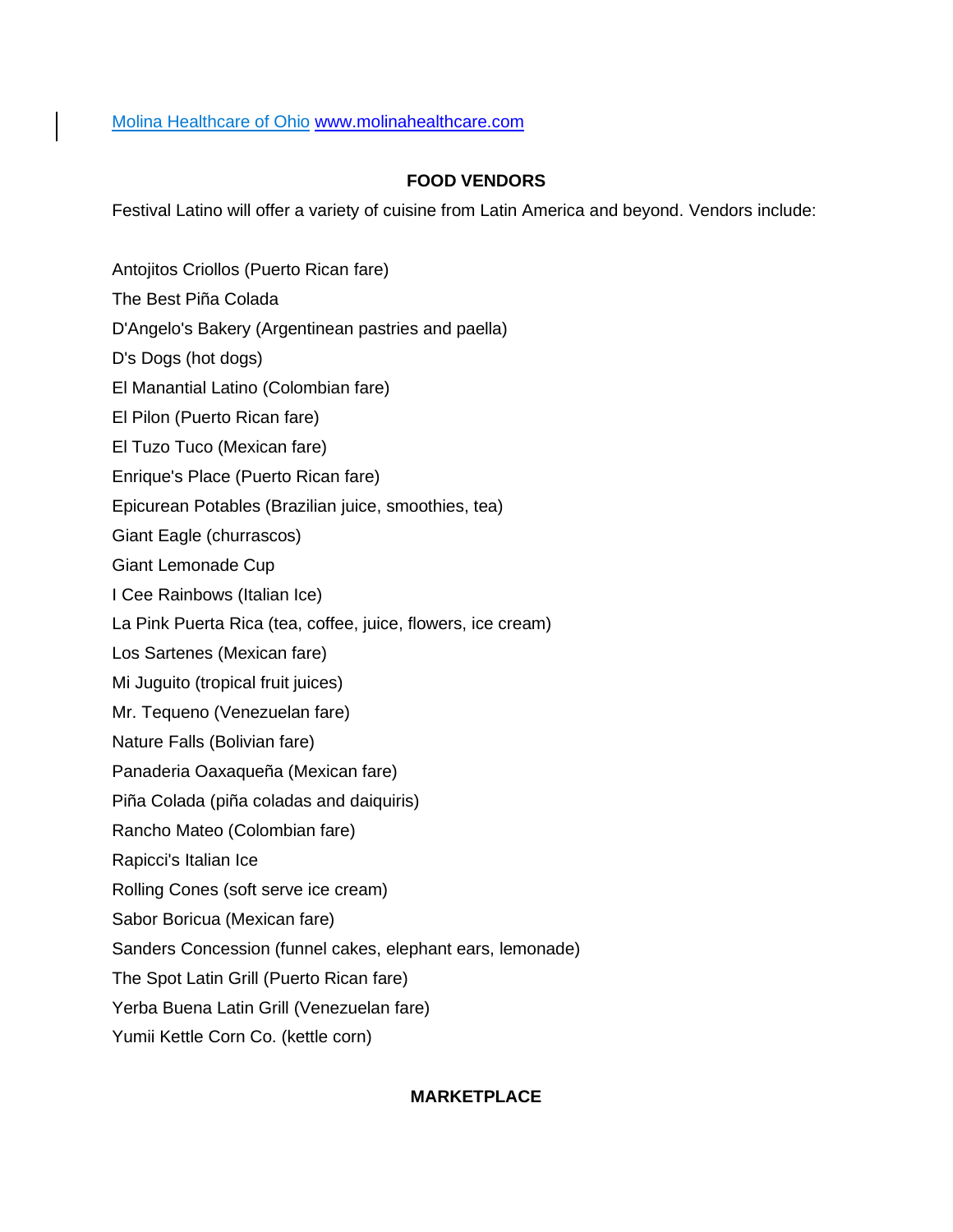The Festival Latino marketplace will include jewelry, arts, crafts, and a variety of other traditional items from Latin America. Vendors include:

A Face Painting Mom (face painting) Alvaro Decola, Esq (law services) Capital Area Humane Society (mobile pet adoption center) Deportes Mexico (toys, jewelry) Inti Raymi (Ecuadorian crafts) Lidia's Place (flags, t-shirts, jewelry, etc.) Mundo Sports (sports apparel) Stilettos & Lingerie Boutique Sumakta (Andes crafts) Traci Lynn Jewelry

## **Festival Policy**

Guests are encouraged to bring blankets for lawn seating. Chairs, tents, pets, handbills, solicitation or unauthorized sales, coolers, bicycles, and skateboards are not permitted.

## **Rain Policy**

Festival Latino is a rain or shine event. There is no rain location.

### **Parking**

Paid parking for the public and handicapped is available at COSI (333 W. Broad St.), Veterans Memorial (300 W. Broad St.), and nearby surface lots.

### **Bicycle Parking**

Bicycle racks will be located throughout the Festival site.

All acts are subject to change without notice.

### [www.FestivalLatino.net](http://www.festivallatino.net/)

**CALENDAR LISTING CAPA presents FESTIVAL LATINO 2013 Saturday & Sunday, August 10 & 11, 11 am – 8 pm daily**